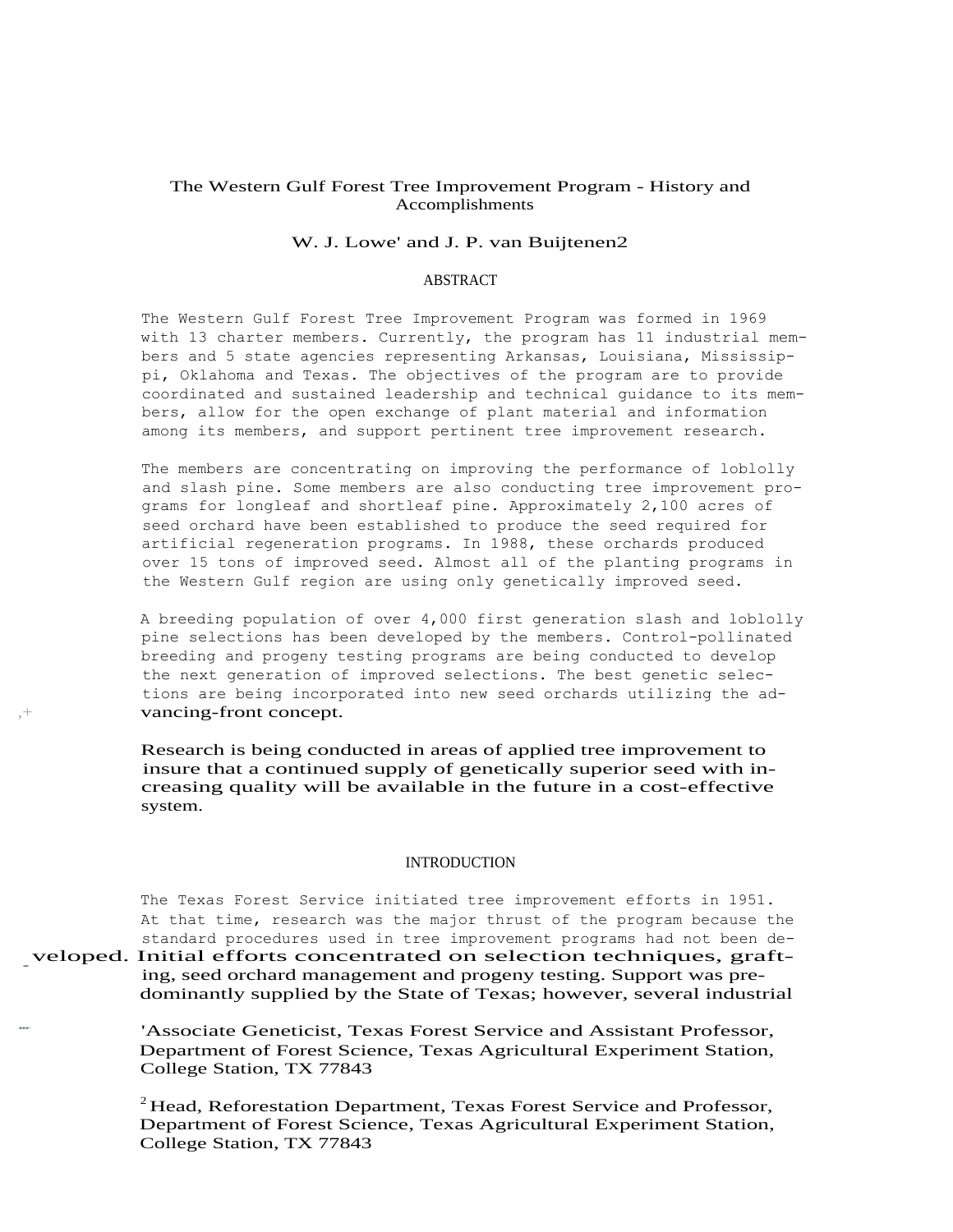organizations supplied land and funding. Information and material were freely exchanged among the participants; however, most efforts were concentrated on research.

In 1969, the program was restructured and the Western Gulf Forest Tree Improvement Program (WGFTIP) was formed and the major emphasis was placed on service instead of research. Thirteen organizations, eleven industrial and two state organizations, originally formed the WGFTIP. The objectives were to provide coordinated and sustained leadership and technical guidance to the members, allow for open exchange of plant material and information among members, and support pertinent tree improvement research.

#### MEMBERSHIP AND ORGANIZATION

Currently, the WGFTIP has eleven industrial members and five state agencies representing the states of Arkansas, Louisiana, Mississippi, Oklahoma and Texas. An executive committee, which is composed of one voting representative from each member, is the governing body and determines policy at an annual meeting. The chairmanship of the program is rotated among the members on an annual basis. The chairman and three elected members form a steering committee. This committee meets three times a year and conducts business between executive committee meetings. Contactmen meetings are held annually to provide for technology transfer among seed orchard managers and other tree improvement workers.

## PROGRAM SCOPE

Most of the planting program within the Western Gulf Region involves loblolly pine. Slash pine is used by some members on flatwood sites along the Gulf Coast and limited planting programs are conducted with shortleaf and longleaf pine. The combined regeneration program of the members results in approximately 500,000 acres of plantation being established each year. Major emphasis for genetic improvement is placed upon improving volume growth for all species except slash pine where increasing resistance to fusiform rust is most important. Stem quality traits, straightness and forking, must meet minimum standards. Specific gravity is usually maintained at a regional average.

To develop a large breeding population, each cooperator located 100 first generation selections for each of their orchard types. This resulted in over 4,000 first generation slash and loblolly pine selections. This base population has been divided into 115 breeding groups for loblolly pine and 34 breeding groups for slash pine. These selections are grafted in scion banks for preservation and breeding efforts.

Approximately 1,700 acres of first generation and 400 acres of advanced generation seed orchard are being managed to produce the seed required for the artificial regeneration programs. Over 15 tons of seed was collected from these orchards in 1988 which was sufficient for most of the members' regeneration programs.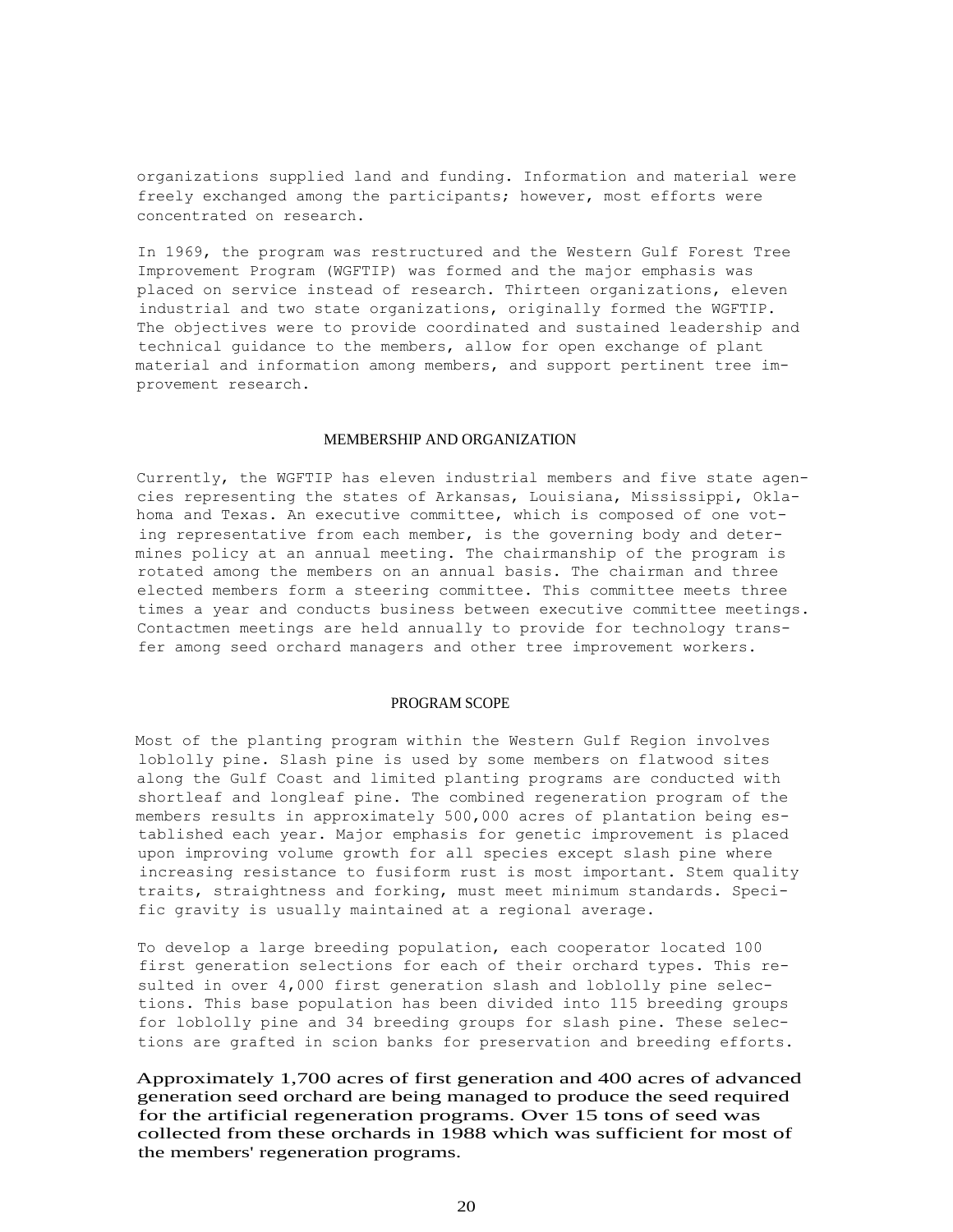#### SEED ORCHARD MANAGEMENT

Seed orchard management programs are divided into two phases: establishment and production. The objective of establishment phase management is to promote vigorously growing healthy grafts. Practices generally include a balanced fertilization program for growth, full-season irrigation and disease and insect control. Depending upon the results of soil tests, a balanced fertilizer is applied in early spring. Typically, rates of 50 pounds per acre of nitrogen, phosphorus, and potassium are used. The irrigation regime is used to supplement natural rainfall so that total precipitation is at least one inch per week. In loblolly and shortleaf pine seed orchards, insecticides are used to control tipmoth which is the most common insect pest. Control of fusiform rust in slash pine seed orchards by fungicide sprays or pruning is very important.

When the orchard is between four and six years old, production phase management is initiated. The objectives of this phase are to maximize cone and seed production. Management practices involve fertilization for flower stimulation, a cone and seed insect control program, and subsoiling to help offset soil compaction, develop a deeper root system and attempt to drought stress the trees. High rates of nitrogen fertilizer (150 pounds per acre) applied in late July or early August have been shown to stimulate flower production. This fertilizer is applied annually while lime and other nutrients are applied on the basis of soil test results. There are six species of cone and seed insects which can destroy over 50 percent of the potential seed crop. In extreme cases, these insects have destroyed over 85 percent of a seed crop. The timely use of registered insecticides to control these insects is one of the most important aspects of production phase management. If irrigation is available, its use is stopped around the first of July to promote flowering.

New seed orchards are established using the advancing-front concept. Small blocks of seed orchard are established on a regular time interval with this concept. Each time a new block of seed orchard is established, it is designed to obtain maximum genetic gain. A five year establishment interval has been effective with the most of our members. In this situation, 20 percent of the required acreage is established every five years. This procedure allows the incorporation of new genetic material with superior gain into production populations as it is developed in the breeding population.

#### PROGENY TESTING

Progeny testing is the most expensive part of a tree improvement pro gram; however, it is its backbone. In operational tree improvement programs, progeny testing has two main objectives: 1) evaluate parents and 2) provide a base for selection. The genetic quality of future seed and the rate at which future increases in quality are obtained are determined by the breeding and testing program.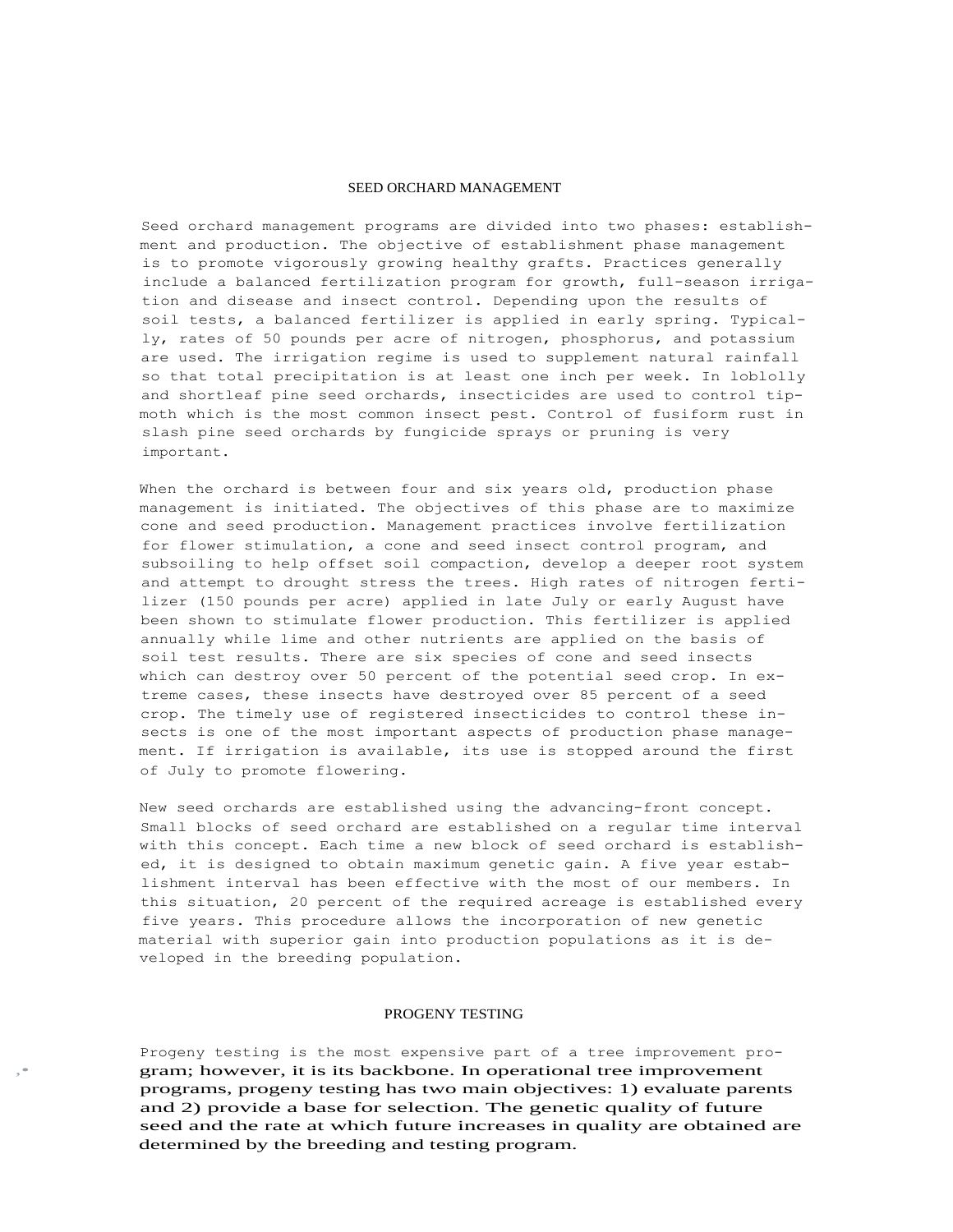Each cooperator is responsible for breeding and testing their own selections. Each cross is established in three control-pollinated progeny tests to evaluate the parents and develop second generation selections. Progeny tests are intensively managed to allow detection of genetic differences at an early age. Initially, it was believed that a progeny test should be grown to at least one-half of the projected rotation before selection. Later research has shown that earlier measurements (5 to 10 years) are good predictors of family rank for mature performance. Because of this, most selection activity is now completed by age ten. Survival, growth, form and infection by fusiform rust are evaluated on all tests at age five. At age ten, growth and rust infection are reevaluated on all tests. Additional evaluations, until at least age 20, are completed on a portion of the tests. Currently, the members of the WGFTIP have established over 650 progeny tests.

Progeny test results indicate that genetic gains of 8 to 12 percent in volume production can be obtained in the first generation of selection and testing. This should be increased to 15-20 percent in the second generation. Substantial improvements have been made in increasing fusiform rust resistance for slash pine. Numerous selections have been identified that will have 15 to 30 percent less infection by fusiform rust than unimproved controls.

If a progeny test meets a set of quality standards, it is screened for second generation selections after the fifth year measurement. The purpose of second generation selection activities is to pick the best tree from the best families in the test. Midparent values are used to select the families which will be screened for second generation selections. Each tree in the selected families is then compared to its plot average to rank the trees within the family. The best performing trees are reviewed in the field for competition, form, fusiform rust or other disqualifying traits.

Soon after a second generation selection is made, preferably in the same season, it is grafted into a scion bank. In addition to preservation and breeding, this also serves to increase scion availability. All second generation selections are incorporated into the second generation breeding program and the best selections are used in new seed orchards using the advancing-front concept.

## ACCELERATED BREEDING

A breeding cycle is defined as the period of time to complete one generation of selection. Currently, the first generation breeding cycle has taken over 20 years. Table 1 shows a sixteen year breeding cycle that is possible using current technology. The major components of this cycle are the time delay between grafting and flowering and the time required to grow a progeny test prior to selection. Procedures that shorten either of these time periods can increase the amount of gain obtained annually.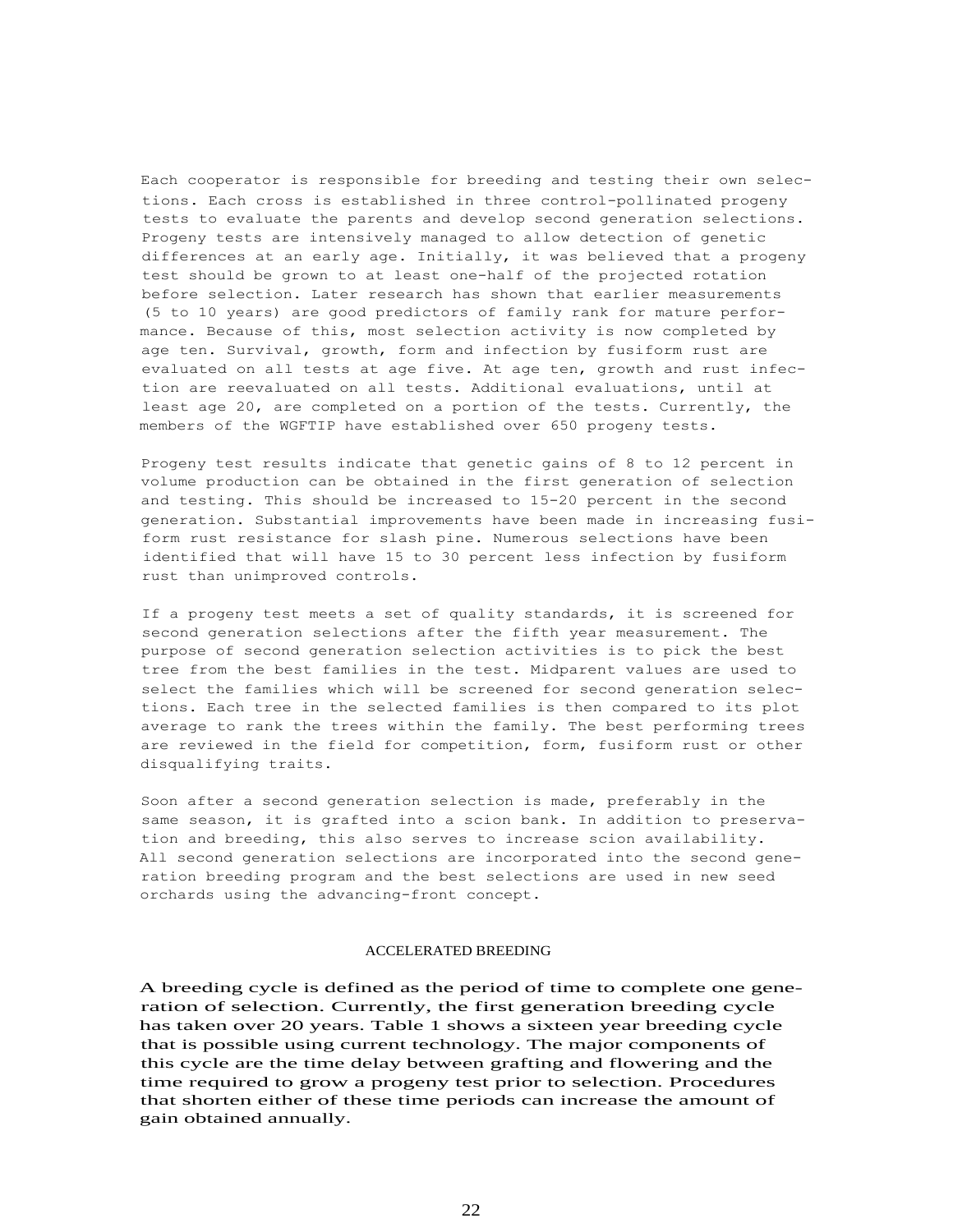| Year    | Activity                        |
|---------|---------------------------------|
| $1 - 3$ | Selection and grafting          |
| $6 - 8$ | Control-pollination program     |
| 10      | Grow seedlings                  |
| 11      | Establish field tests           |
| 16      | Make next generation selections |

# Table 1. Sixteen-year breeding cycle

Research efforts regarding flower stimulation have shown that fertilization, selected hormone treatments, drought stressing and wire girdling have been effective in stimulating flower production in young loblolly pine. Early testing procedures (age five months) have been developed for loblolly pine that allow rejection of below average performing families prior to field testing. This reduces the costs associated with conducting a progeny testing program. Additional research efforts in these areas could increase the efficiency of operational tree improvement programs.

#### NURSERY EFFICIENCY

The efficiency of nursery operations has a direct impact upon the efficiency of a tree improvement program. When woodsrun seed (valued at \$5-\$10 per pound) was used in the nursery, the seed to seedling ratio was not very important. Seed was cheap and extra could be sown to insure that enough seedlings were produced to satisfy the planting demand. The increased value of genetically improved seed (\$300 or more per  $-\frac{4}{7}$  pound) places greater emphasis upon nursery efficiency. When the supply of genetically improved seed is insufficient to satisfy the regeneration demand, any increase in nursery efficiency results in more acres being planted with genetically improved seedlings. An additional 1 to 2 acres can be planted for each additional 1,000 seedlings that are grown from a pound of seed.

**pe.** Organizations with nurseries that have a high efficiency can support a fixed regeneration program with fewer acres of seed orchard than organizations supported by lower efficiency nurseries. Nurseries that obtain 8,000, 10,000 or 12,000 plantable seedlings per pound of seed, require 2,500, 2,000 or 1,666 pounds of seed, respectively, to produce 20 million seedlings. Seventeen fewer acres of seed orchard would be required if nursery efficiency was increased from 8,000 to 10,000 plantable seedlings per pound of seed. An increase to 12,000 plantable seedlings per pound of seed would result in a reduction of 29 acres of seed orchard.